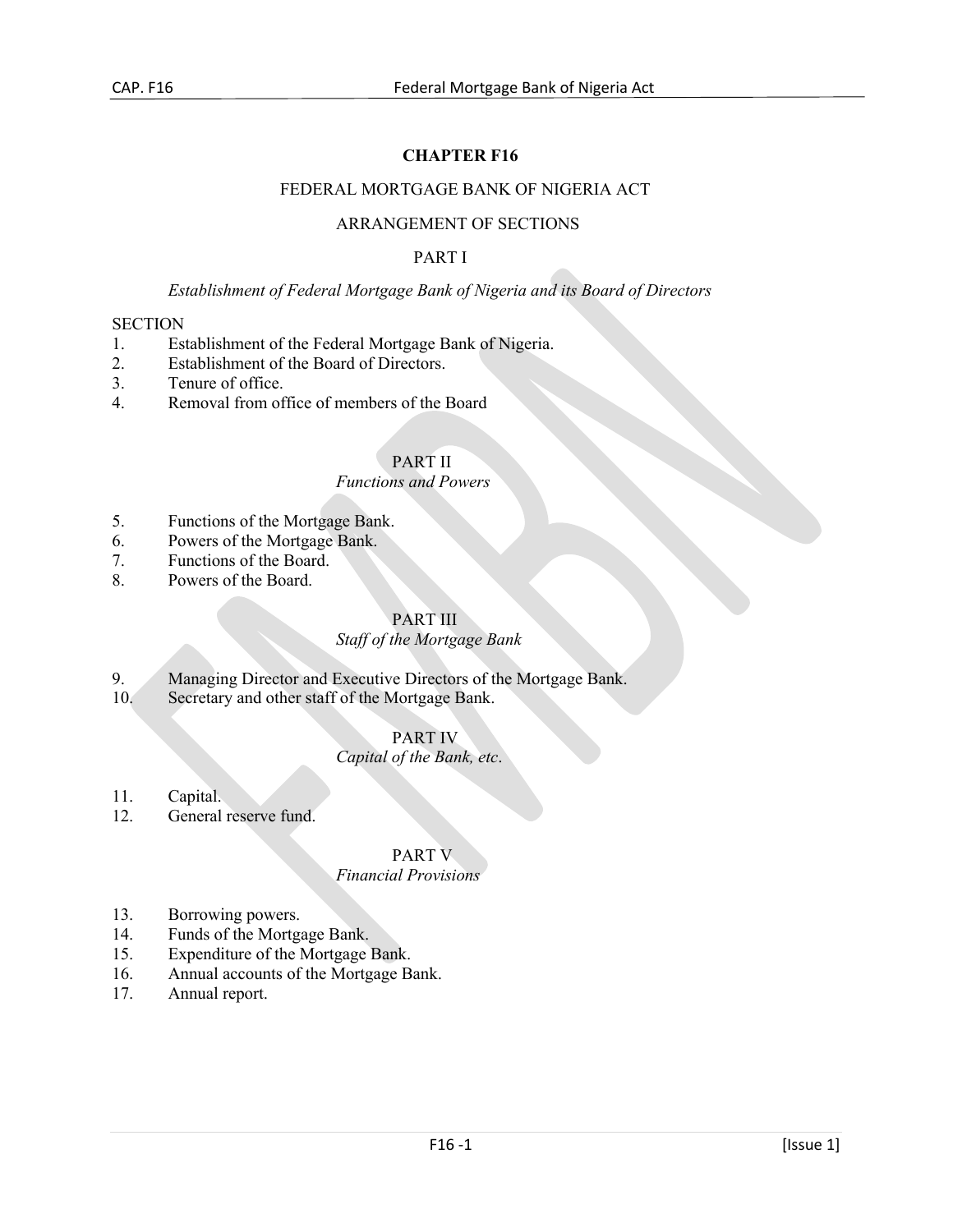### PART VI Miscellaneous

#### **SECTION**

- 18. Offices and branches.
- 19. Exemptions.
- 20. Service of documents.
- 21. Repeal, Savings, etc.
- 22. Regulations.
- 23. Interpretation.
- 24. Short title.

### **SCHEDULE**

*Proceedings of the Board*

# **CHAPTER F16**

### FEDERAL MORTGAGE BANK OF NIGERIA ACT

**An Act to establish the Federal Mortgage Bank of Nigeria to provide long-term credit facilities to mortgage institutions in Nigeria and encourage and promote the development of mortgage institutions at the rural, local, State and Federal levels.**

[1993 No. 82]

[Commencement.] [25<sup>th</sup> August, 1993]

# PART I

 *Establishment of the Federal Mortgage Bank of Nigeria and its Board of Directors* 

### **1. Establishment of the Federal Mortgage Bank of Nigeria**

- (1) There is hereby established a mortgage bank to be known as the Federal Mortgage Bank of Nigeria (in this Act referred to as "the Mortgage Bank").
- (2) The Mortgage Bank-
	- (a) shall be a corporate body with perpetual succession and a common seal;
	- (b) may sue and be sued in its corporate name; and
	- (c) may for the purpose of its functions and subject to the Land Use Act, acquire, hold or dispose of property, whether movable or immovable.

[Cap. L5.]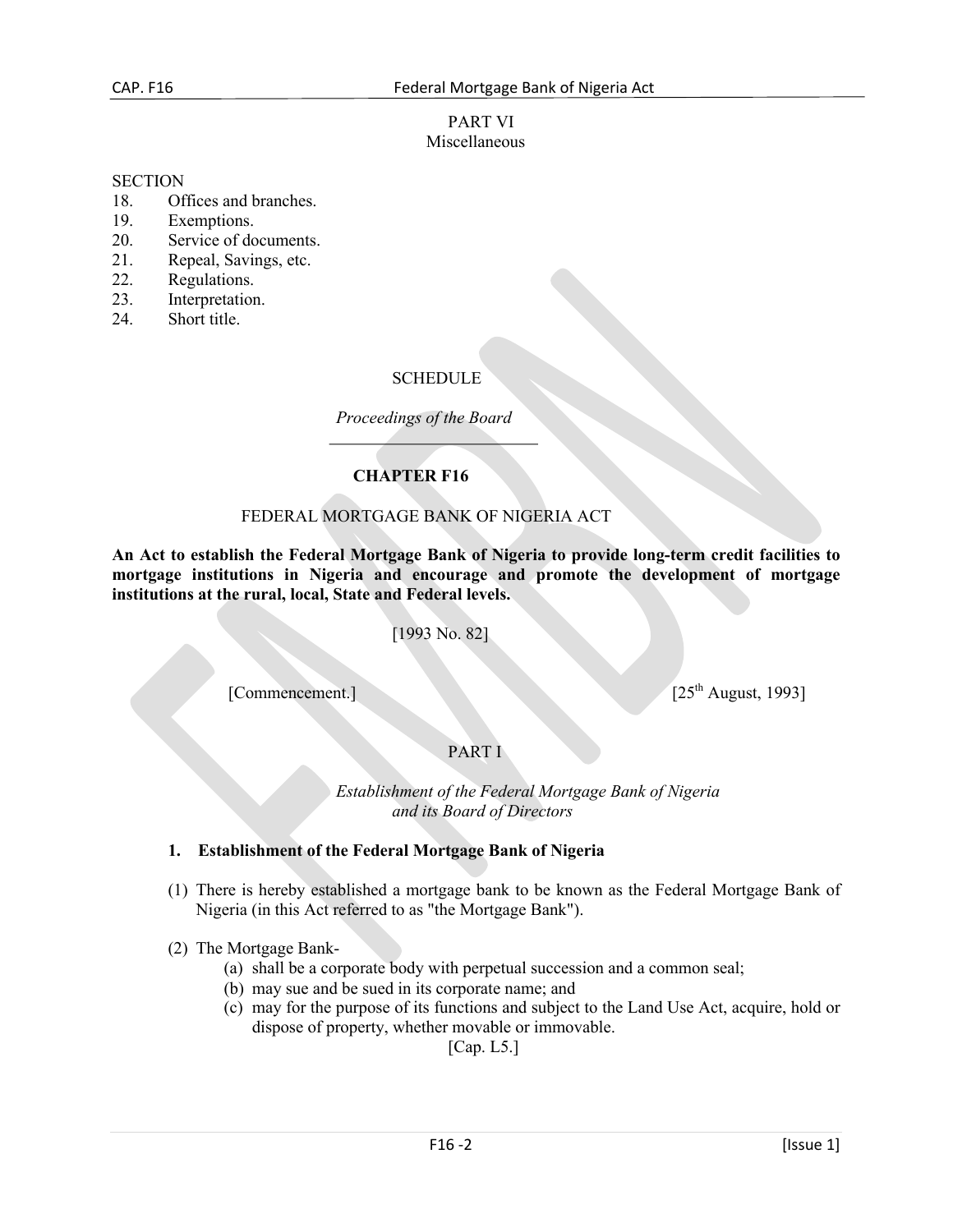## **2. Establishment of the Board of Directors**

- (1) There is hereby established for the Mortgage Bank a board of directors (in this Act referred to as "the Board") which shall comprise-
	- (a) a Chairman who shall be appointed by the President;
	- (b) one person to represent the Federal Ministry of Works and Housing;
	- (c) two persons to represent the Central Bank of Nigeria;
	- (d) one person to represent the general interest;
	- (e) the Managing Director of the Mortgage Bank; and
	- (f) the three Executive Directors of the Mortgage Bank.
- (2) The members of the Board, other than the Chairman and ex-officio members, shall be appointed by the President on the recommendation of the body they represent.
- (3) The members of the Board shall be paid such allowances as the Mortgage Bank in a general meeting may, from time to time, approve.

(4) The provisions of the Schedule to this Act shall have effect with respect to the proceedings of the Board and the other matters mentioned therein.

### [Schedule.]

### **3. Tenure of Office**

(1) A member of the Board appointed, otherwise than by office, shall hold office for a term of four years, and subject to the provisions of subsection (2) of this section, shall be eligible for reappointment for only one further term of four years.

(2) The office of a member of the Board shall become vacant if-

- (a) he resigns as a member by notice in writing under his hand addressed to the Minister; or
- (b) he becomes bankrupt, suspends payment of his debts or compounds with his creditors; or
- (c) he is convicted of an offence involving dishonesty or fraud; or
- (d) he becomes of unsound mind; or
- (e) he becomes a director or an officer of a mortgage institution; or
- (f) the Minister is satisfied that it is not in the interest of the Mortgage Bank for the member to continue in office and notifies the member in writing to that effect.

### **4. Removal from office of members of the Board**

- (1) If it appears to the Board that a member of the Board, other than an *ex-officio* member, should be removed from office on the grounds of misconduct or inability to perform the functions of his office, the Board shall make a recommendation through the Minister to the President.
- (2) If the President, after making such inquiries as he considers necessary, approves the recommendation, the Minister shall, in writing, declare the office of the member vacant.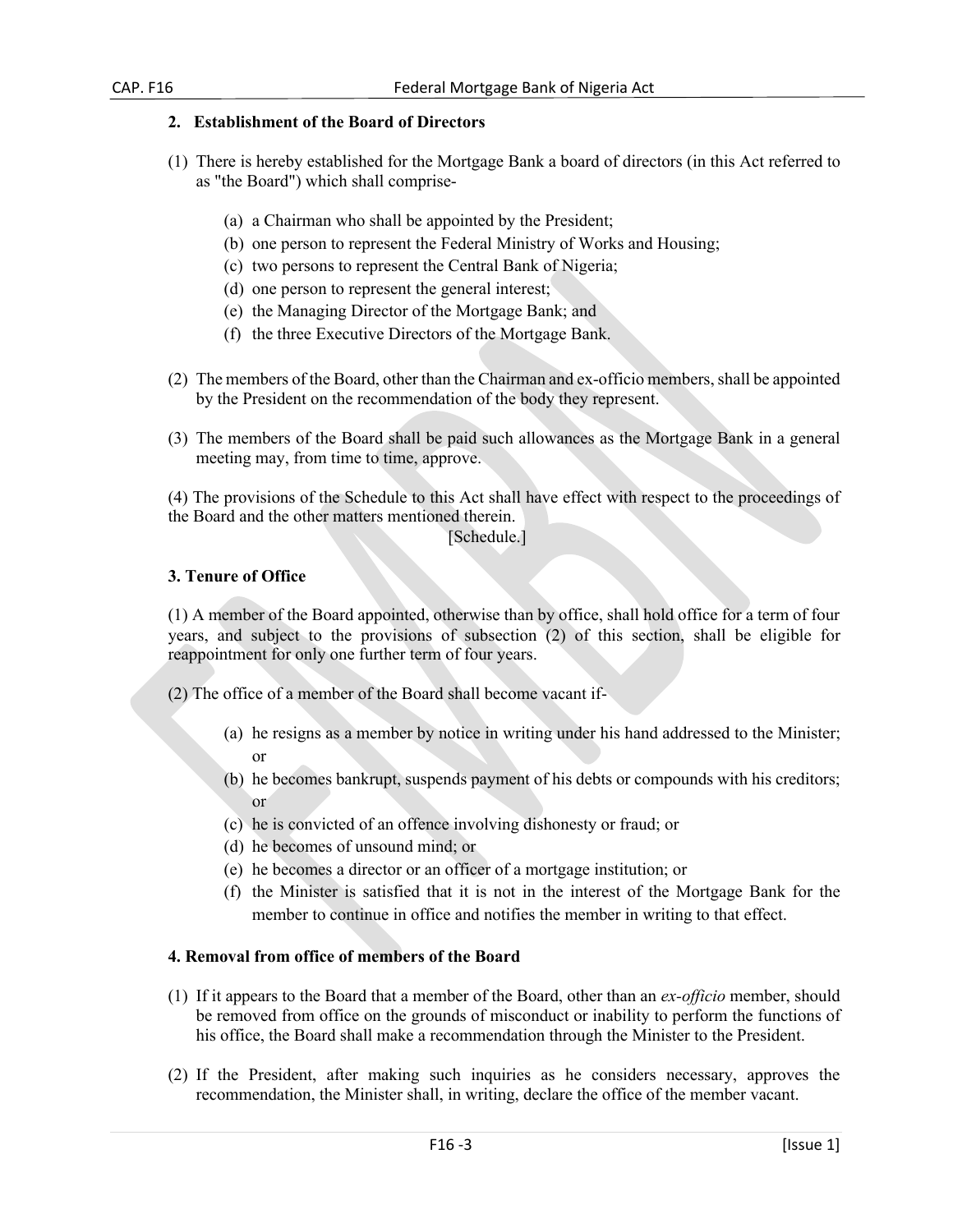(3) Notwithstanding the provisions of subsection (1) of this section, the President may remove a member of the Board from office if he is satisfied that it is in the public interest so to do.

# PART II

#### *Functions and Powers*

#### **5. Functions of the Mortgage Bank**

The functions of the Mortgage Bank shall be to-

- a) provide long-term credit facilities to mortgage institutions in Nigeria at such rates and such terms as may be determined by the Board in accordance with the policy directed by the Federal Government, being rates and terms designed to enable the mortgage institutions to grant comparable facilities to Nigerian individuals desiring to acquire houses of their own;
- b) license and encourage the emergence and growth of the required number of viable secondary mortgage institutions to service the need of housing delivery in all parts of Nigeria;
- c) encourage and promote the development of mortgage institutions at rural, local, State and Federal levels;
- d) supervise and control the activities of mortgage institutions in Nigeria;
- e) collect, manage and administer the National Housing Fund in accordance with the provisions of the National Housing Fund Act;

[Cap. N45.]

f) do anything and enter into any transaction which in the opinion of the Board is necessary to ensure the proper performance of its functions under this Act.

### **6. Powers of the Mortgage Bank**

- (1) Without prejudice to the generality of section 5 of this Act, the Mortgage Bank shall have power to-
	- (a) accept deposits and savings from mortgage institutions and other institutional depositors;
	- (b) issue its own securities, including debentures and bonds under Federal Government guarantees and issue promissory notes and other bills of exchange for the purpose of raising funds from financial institutions;
	- (c) establish a sinking fund for the redemption of securities by the Mortgage Bank and provide for contributions by it to the sinking fund;
	- (d) carry out research aimed at improving housing patterns and standards in both urban and rural areas of Nigeria;
	- (e) carry out research on mortgage finance activities and the building construction industry in Nigeria;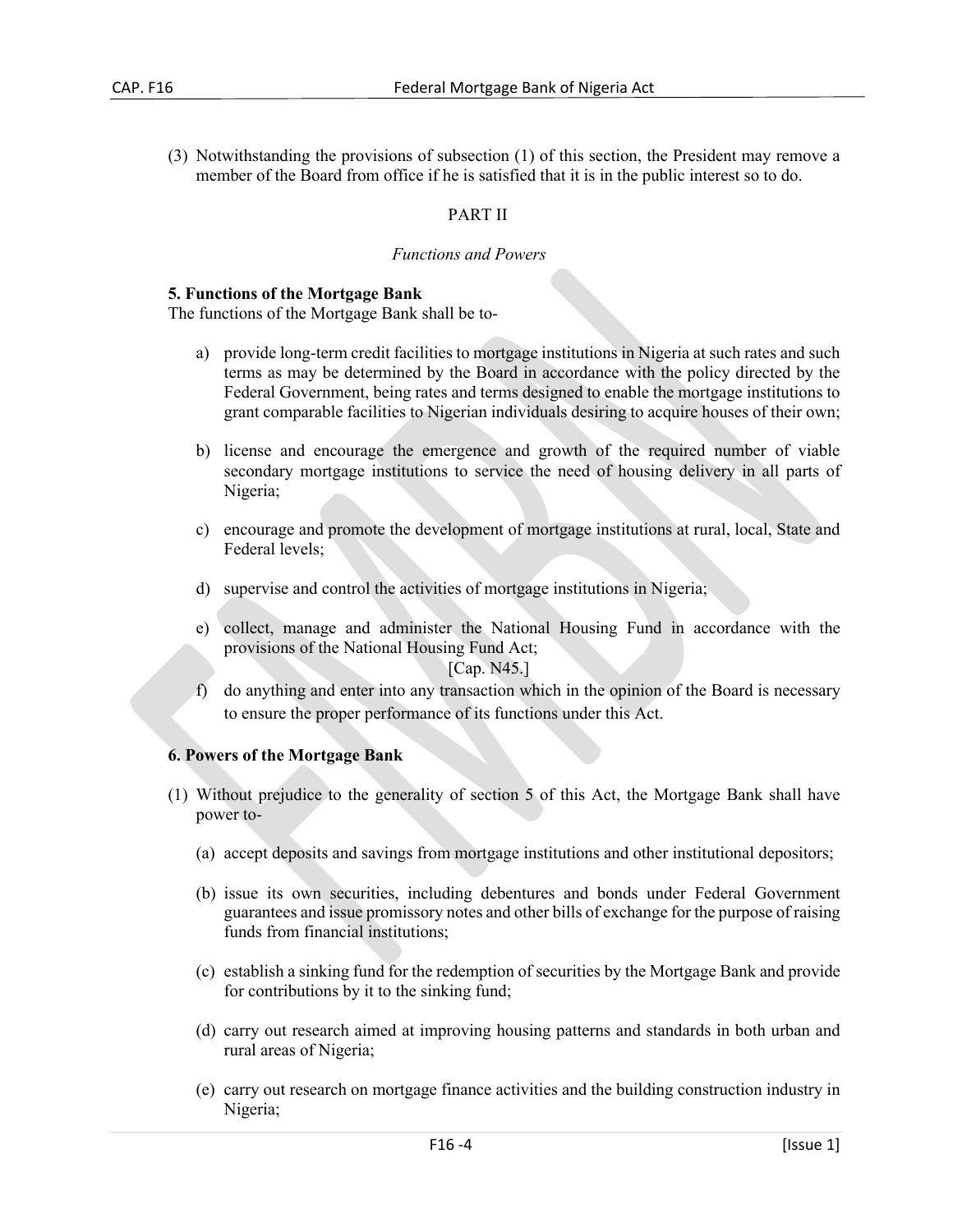- (f) organise and operate, in collaboration with reputable insurance companies, a mortgage protection system designed to guarantee liquidity to mortgage institutions as well as afford them the opportunity of having liberal premium terms; and
- (g) do anything and enter into any transaction which in its opinion is necessary to ensure the proper performance of its functions under this Act.

(2) The liability of the Mortgage Bank, which may be incurred in connection with the exercise of the Mortgage Bank's powers under subsection (1) of this section, shall be re-discountable with the Central Bank of Nigeria.

#### **7. Functions of the Board**

The Board shall, subject to the general direction of the Minister, be responsible for-

- (a) managing and superintending the affairs of the Mortgage Bank;
- (b) the overall policy and general management of the Mortgage Bank;
- (c) formulating policies and guidelines for operating the loans from the Mortgage Bank and ensuring their implementation;
- (d) working closely with the management of the Mortgage Bank to ensure smooth operation of the affairs of the Mortgage Bank;
- (e) deciding on and approving the borrowing power and credit limits of the Mortgage Bank;
- (f) approving annual reports and statement of accounts of the Mortgage Bank;
- (g) appointing and approving fees for external auditors; and
- (h) carrying out such other activities connected with or incidental to the other functions of the Board.

### **8. Powers of the Board the Board shall have power-**

- (a) to acquire offices and other premises for the use of the Mortgage Bank;
- (b) to fix terms and conditions of service including remuneration of the employees of the Mortgage Bank;
- (c) establish such zonal and other branches of the Mortgage Bank as it may deem necessary for the proper performance of its functions; and
- (d) to do such other things as are necessary for the successful performance of its functions under this Act.

### PART III

### *Staff of the Mortgage Bank*

#### **9. Managing Director and Executive Directors of the Mortgage Bank**

- 1) There shall be appointed for the Mortgage Bank, by the President, the following officers, that is-
	- (a) a Managing Director, who shall be the Chief Executive of the Mortgage Bank and be responsible for the day-to-day management of the affairs of the Mortgage Bank; and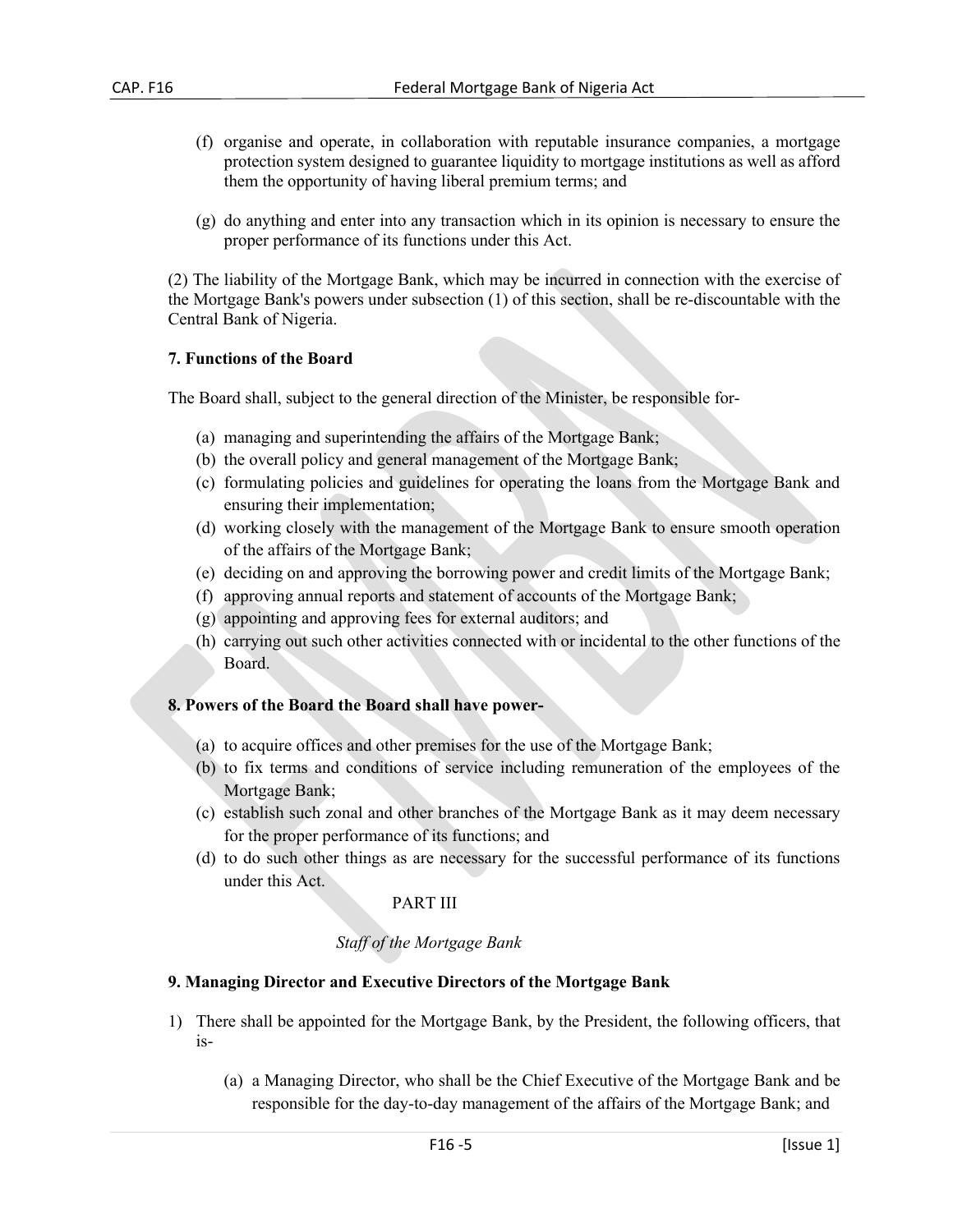(b) such number of Executive Directors, not exceeding two, as he may determine who shall perform such duties as may be assigned to them, from time to time, by the Board or the Managing Director.

(2) A person appointed as the Managing Director or an Executive Director shall not, while holding that office, qualify to hold any office as a Director in any other bank, corporation, company or any other establishment without the approval of the Board.

(3) The Managing Director and Executive Directors appointed pursuant to the provisions of subsection (1) of this section shall hold office for a period of five years and may be re-appointed for a further period of five years.

(4) Subject to subsection (3) of this section, the Managing Director and Executive Directors shall each hold office on such terms and conditions as may be specified in their letters of appointment.

### **10. Secretary and other staff of the Mortgage Bank**

- (1) The Board shall appoint a Secretary to the Mortgage Bank who shall-
	- (a) be responsible to the Managing Director;
	- (b) keep the records and conduct the correspondence of the Board; and
	- (c) perform such other duties as the Board or the Managing Director may, from time to time, determine.

(2) The Board shall appoint such number of officers and other persons as employees of the Mortgage Bank as may appear expedient and necessary to the Board for the proper and efficient conduct of the business and functions of the Mortgage Bank.

(3) The terms and conditions of service (including remuneration, allowances and pension benefits) of the secretary to the Mortgage Bank and other employees of the Mortgage Bank shall be as may be determined by the Board.

### PART IV

### Capital of the Mortgage Bank, etc.

### **11. Capital**

- (1) The capital of the Mortgage Bank shall consist of equity and loan capital.
- (2) The authorised capital of the Mortgage Bank shall be one hundred million naira which shall be divided into 1,000,000 shares of N100 each and be subscribed and paid up at par by the Federal Government.
- (3) The loan capital of the Mortgage Bank shall be provided by the Federal Government in such amount and on such terms as may be determined by the Minister.

#### **12. General reserve fund**

(1) The Mortgage Bank shall establish a general reserve fund to which shall be allocated from the net profits of the Mortgage Bank at the end of each financial year of the Mortgage Bank-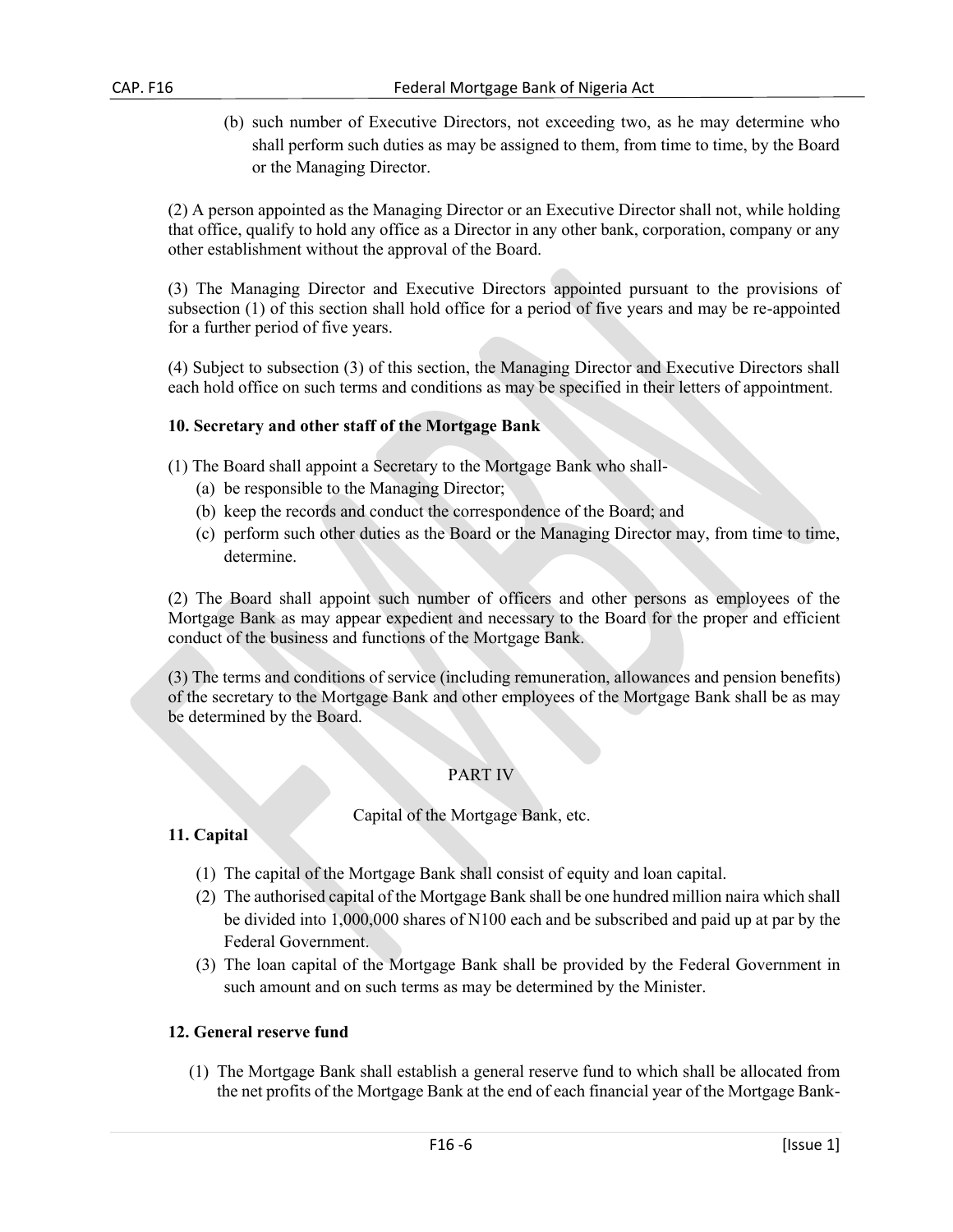- (a) 50% of the net profits of the Mortgage Bank for the year, when at the end of the year the fund is less than the authorised capital of the Mortgage Bank;
- (b) 25% of the profits of the Mortgage Bank for the year, when the fund is equal to or exceeds the authorised capital of the Mortgage Bank.
- (2) After any allocation has been made in terms of subsection (1) of this section, the balance of the net profits shall be applied to the retirement of any loan granted to the Mortgage Bank by the Federal Government or any other body.
- (3) The remainder of the net profits, if any, shall be paid to the shareholders.

### PART V

#### Financial Provisions

#### **13. Borrowing powers**

- (1) Without prejudice to section 6 of this Act, the Mortgage Bank shall not, except with the approval of the Minister, borrow from any source any money exceeding its share capital.
- (2) The Mortgage Bank shall have power to secure the repayment of any money borrowed by the Mortgage Bank in such manner as the Mortgage Bank may think fit and, in particular, by the issue of debentures charged on all or any of the Mortgage Bank's properties, and shall also have power to purchase, redeem and pay up any of those securities.
- (3) The Mortgage Bank shall have power to receive grants, loans and advances and other moneys on deposit from the Federal Government, the Central Bank of Nigeria and any licensed bank and also the public in general under such conditions as may be approved by the Minister.
- (4) The Federal Government may guarantee foreign loans in such manner and on such terms as it may deem fit and ensure the redemption and the repayment by the Mortgage Bank.

#### **14. Funds of the Mortgage Bank**

- (1) Without prejudice to section 13 of this Act, the Mortgage Bank shall maintain a fund which shall consist of-
	- (a) such sums as may, from time to time, be provided by the Federal Government for the purpose of this section by way of grant or loan or otherwise;
	- (b) such sums as may be paid to the Mortgage Bank in the course of its operations;
	- (c) all interests received in respect of moneys invested by the Mortgage Bank
	- (d) all moneys raised for the purposes of the Mortgage Bank by way of gifts, loans, grants- in-aid, testamentary dispositions or otherwise;
	- (e) moneys borrowed from any source approved by the Board; and
	- (f) such other moneys as may, from time to time, accrue to the Mortgage Bank.

#### **15. Expenditure of the Mortgage Bank**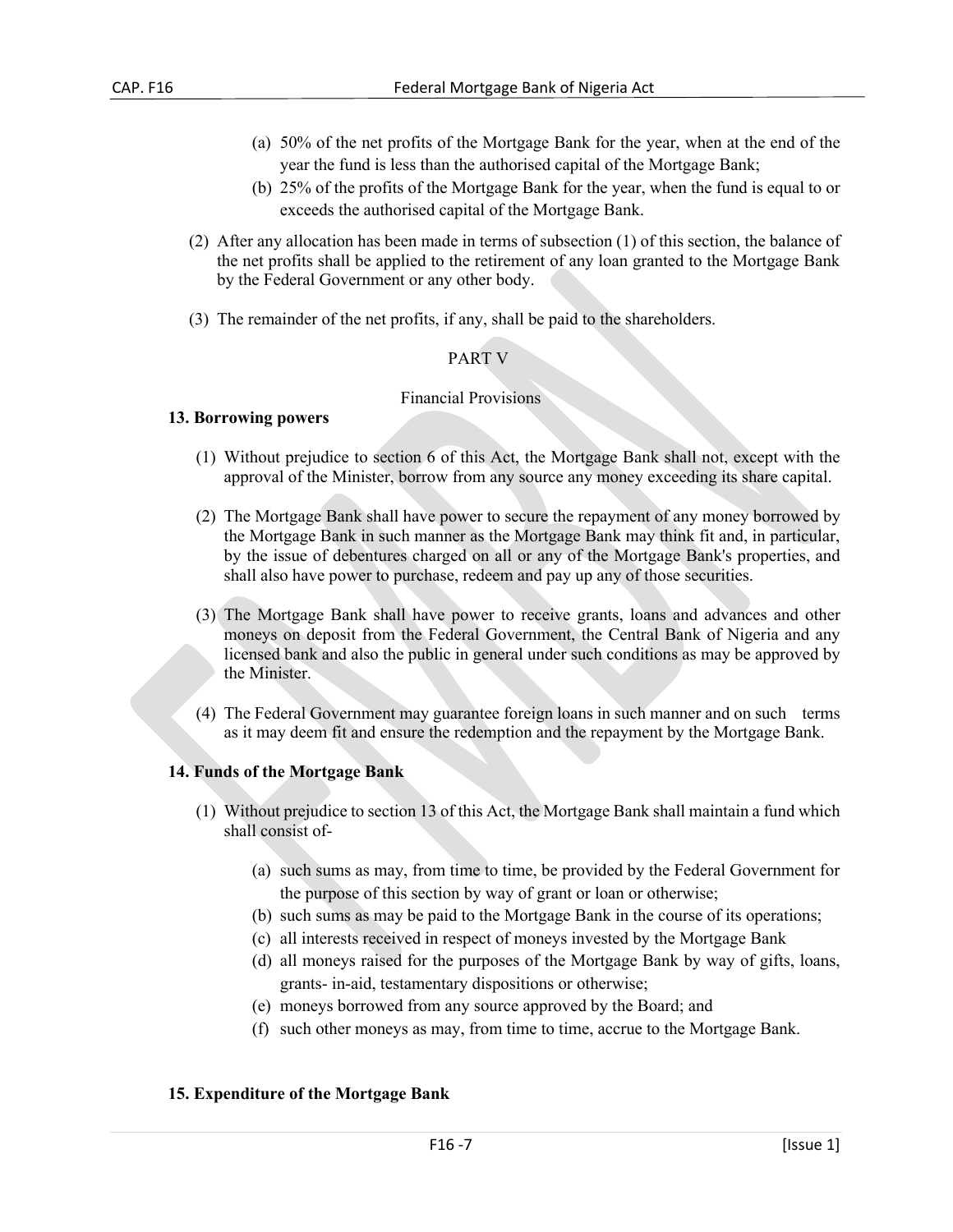The Mortgage Bank may, from time to time, apply the proceeds of the fund established in pursuance of section 14 (1) of this Act-

- (a) to the cost of administration of the Mortgage Bank;
- (b) to paying or reimbursing members of the Board or of any committee set up by the Board for expenses as may be expressly authorised by the Board;
- (c) to the payment of the salaries, fees or other remuneration, allowances, pensions and gratuities payable to the officers and other employees of the Mortgage Bank;
- (d) for the maintenance of any property vested in the Mortgage Bank;
- (e) to the payment of all expenses incurred on behalf of the Mortgage Bank; and
- (f) to and in connection with performing all or any of the functions of the Mortgage Bank and the Board.

### **16. Annual accounts of the Mortgage Bank**

- 1. The Board shall, in respect of each year, keep proper accounts of the revenue and expenditure of the Mortgage Bank and of all deposits received and repaid and interests credited to depositors during the year, from 1 January to the 31 December of the same year, together with a statement of the assets and liabilities of the Mortgage Bank.
- 2. The accounts of the Mortgage Bank kept under subsection (1) of this section shall, after being audited and certified by an auditor appointed from the list and in accordance with guidelines supplied by the Auditor-General for the Federation, be submitted to the Minister and shall thereafter be published by the Mortgage Bank in selected national newspapers for general information.

### **17. Annual report**

The Mortgage Bank shall prepare and submit to the President through the Minister, in such form as the Minister may direct and not later than 30 June in each year, a report on the activities of the Mortgage Bank during the immediately preceding year and shall include in the report a copy of the audited accounts of the Mortgage Bank for that year and the Auditor-General's report thereon.

### PART VI

### Miscellaneous

### **18. Offices and branches**

The Bank may, subject to the approval of the Board, open offices and branches in such parts of Nigeria as the Board may decide and appoint agents and correspondents in accordance with the decision of the Board.

### **19. Exemptions**

(1) The Mortgage Bank shall be exempt from the payment of income tax, and the provisions of any enactment relating to taxation of companies shall not apply to the Mortgage Bank.

(2) The provisions of the Banks and Other Financial Institutions Act shall not apply to the Bank.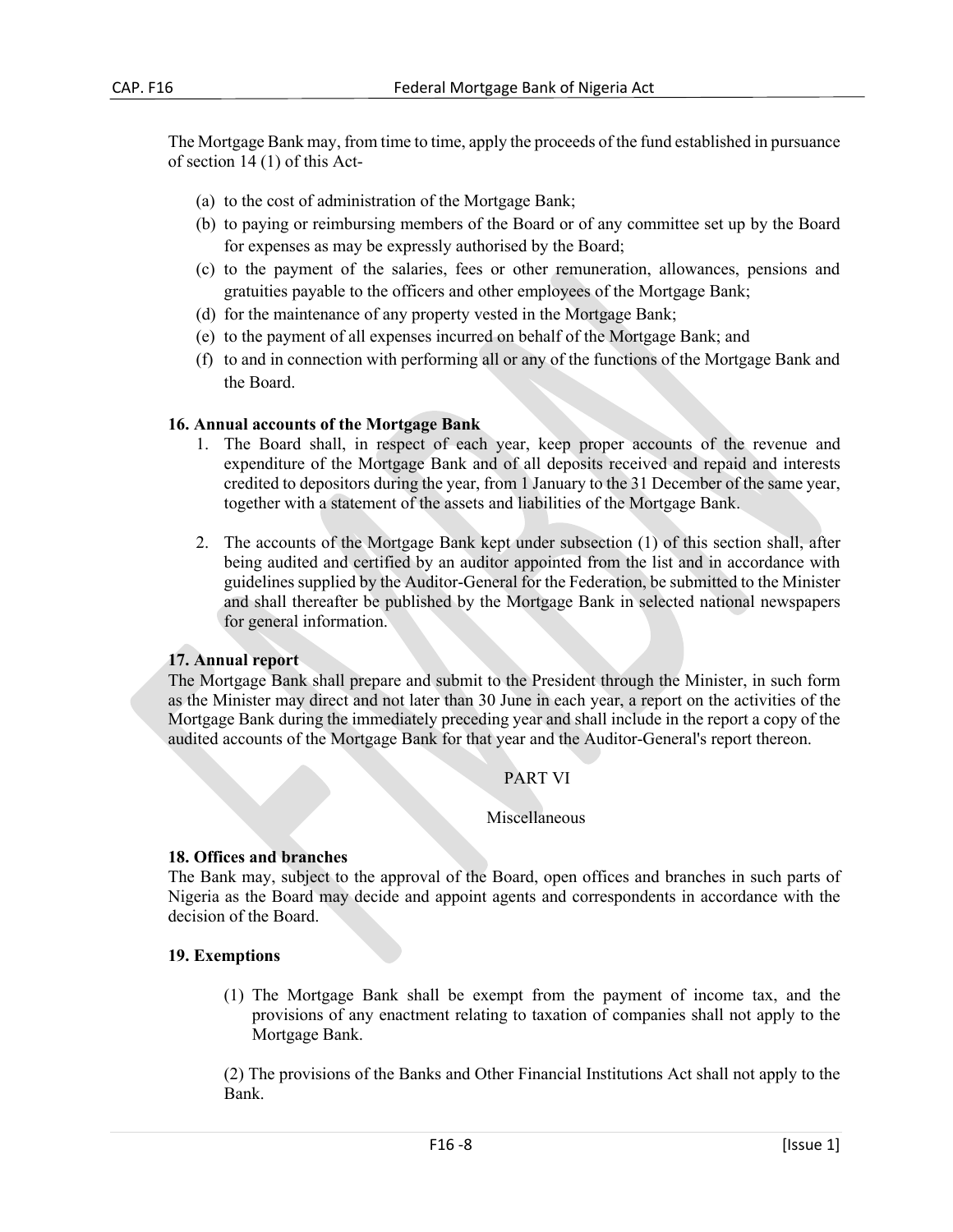# [Cap. B3]

#### **20. Service of documents**

A summons, notice or other document required or authorised to be served on the Mortgage Bank under the provisions of this Act or any other enactment or law may be served by-

- (a) delivering it to the Chairman or the Managing Director of the Mortgage Bank; or
- (b) by sending it by registered post addressed to the Managing Director at the principal office of the Mortgage Bank.

### **21. Repeal, Savings, etc.**

(1) The Federal Mortgage Bank Act (in this section referred to as "the repealed enactment") is hereby repealed and the Board established thereunder is hereby dissolved.

(2) All assets, funds, resources and other movable or immovable properties, other than those specified in subsection (3) of this section, which immediately before the commencement of this Act were vested in the mortgage bank established under the repealed enactment shall by virtue of this Act and without any further assurance, be vested in the Mortgage Bank established under this Act.

(3) All the mortgage business hitherto carried on by the mortgage bank established under the repealed enactment and all the assets, funds, resources and other movable or immovable properties related thereto shall, by virtue of this Act and without further assurance, be vested in the Federal Mortgage Finance Limited (in this Act referred to as "the Company").

- (4) As from the commencement of this Act-
	- (a) the rights, interests, obligations and liabilities of the mortgage bank established under the repealed enactment, under any contract or instrument or at law or in equity are hereby assigned to and vested in the Mortgage Bank established under this Act or in the Company, as the case may be, without any further assurance; and
	- (b) a contract or instrument as is mentioned in paragraph (a) of this subsection shall be of the same force and effect against or in favour of the Mortgage Bank established under this Act or the Company, as the case may be, and shall be enforceable as fully and effectively as if instead of the Mortgage Bank established under the repealed establishment, the Mortgage Bank established under this Act or the Company, as the case may be, has been named therein or had been a party thereto.

(5) A proceeding or cause of action pending or existing immediately before the commencement of this Act by or against the mortgage bank established under the repealed enactment in respect of any right, interest, obligation or liability of that mortgage bank may be continued or commenced, as the case may be, by or against the Mortgage Bank under this Act or the Company, as the case may be.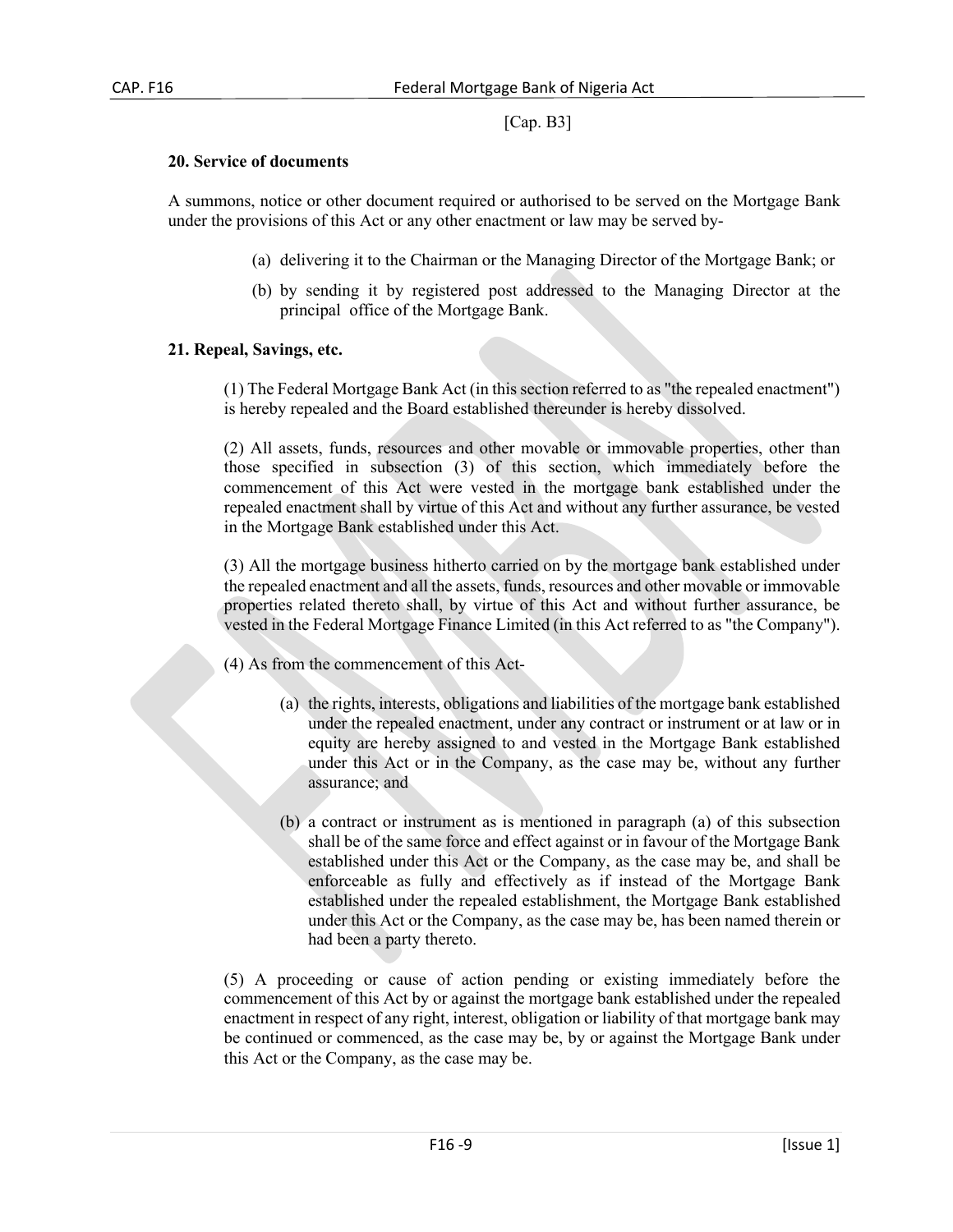(6) A determination of a court of law, tribunal or other authority or person made in a proceeding or cause of action referred to in subsection (5) of this section may be enforced by or against the Mortgage Bank established under this Act or the Company, as the case may be, to the same extent that the proceeding, cause of action or determination could have been continued, commenced or enforced by or against the mortgage bank established under the repealed enactment aforesaid if this Act had not been made.

(7) Notwithstanding the repeal of the enactment referred to in this section, if the Board thinks it expedient that any vacancy in the Mortgage Bank or Company should be filled by a person holding office at the commencement of this Act in the Mortgage Bank, it may employ that person by way of transfer to the Bank and the previous service in the Mortgage Bank by the person shall count as service for the purposes of any pension subsequently payable by the Bank.

### **22. Regulations**

The Board may make regulations with respect to any of the following matters, that is-

- a. the granting of loans, advances and the making of deposits;
- b. with approval of the Minister and subject to the Mortgage Institutions Act, the relationship between the Bank and the mortgage institutions;
- c. the terms, conditions, rates of interest, fees or administrative charges in respect of advances, credits, guarantees and any other transaction which the Bank may undertake from time to time;
- d. the form of application, agreements and other materials necessary for the control of the grant of advances, credits, guarantees and other transactions which the Bank may undertake from time to time;
- e. the securities that may be required for loans to be granted by the Bank; and
- f. any other matter that may be incidental or supplemental to the functions of the Mortgage Bank under this Act.

# **23. Interpretation**

In this Act, unless the context otherwise requires-

**"Board"** means the Board of Directors of the Mortgage Bank constituted under section 2 of this Act;

**"Central Bank"** means the Central Bank of Nigeria established under the Central Bank of Nigeria Act;

[Cap. C4.]

**"Chairman"** means the Chairman of the Board;

**"Company"** means the Federal Mortgage Finance Limited registered under the Companies and Allied Matters Act;

[Cap. C20.]

**"Financial institutions"** and **"licensed bank"** have the meaning assigned to them under the Banks and Other Financial Institutions Act;

[Cap. B3.]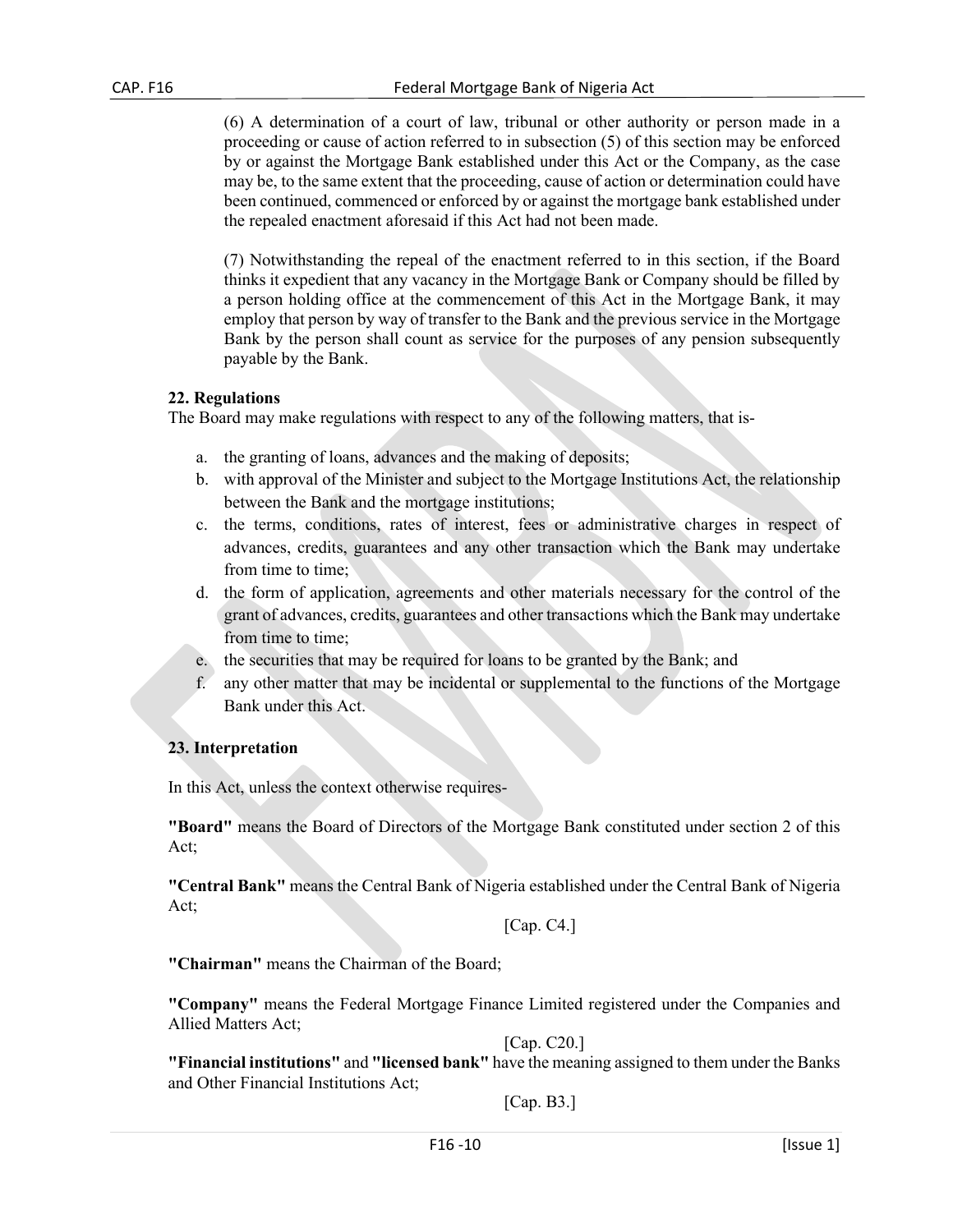**"Managing Director"** means the employee of the Bank appointed as such under section 9 of this Act;

**"Minister"** means the Minister charged with responsibility for matters relating to housing;

**"Mortgage Bank"** means the Federal Mortgage Bank of Nigeria established under section 1 of this Act;

**"Mortgage business"** means the mobilisation of savings and the granting of loans for the purpose of developing houses; and

**"Mortgage institution"** means any person whose principal business is the advancing of money on the security of a mortgage.

#### **24. Short title**

This Act may be cited as the Federal Mortgage Bank of Nigeria Act.

# **SCHEDULE** [Section 2 (4).]

#### *Proceedings of the Board*

**1.** Subject to this Act and section 27 of the Interpretation Act the Board may make standing orders regulating the proceedings of the Board and of any committee of the Board, and in particular, as respects-

[Cap. 123.]

- (a) the holding of meetings;
- (b) notices to be given of those meetings and the proceedings thereat;
- (c) the keeping of minutes, and the custody, production and inspection of those minutes; and
- (d) the opening, keeping, closing and auditing of accounts.

**2**. A meeting of the Board shall be presided over by the chairman or, if the chairman is unable to attend any particular meeting, by another member appointed by the members present at the meeting to act as chairman for that particular meeting.

**3.** The quorum at a meeting of the Board shall be the chairman (or, in an appropriate case, the person appointed to act as chairman under paragraph 2 of this Schedule) and three members.

**4.** Where standing orders made under paragraph 1 of this Schedule provide for the Board, to co-opt persons who are not members of the Board, those persons may advise the Board on any matter referred to them by the Board, but shall not be entitled to vote at a meeting of the Board or count towards a quorum.

*Committees*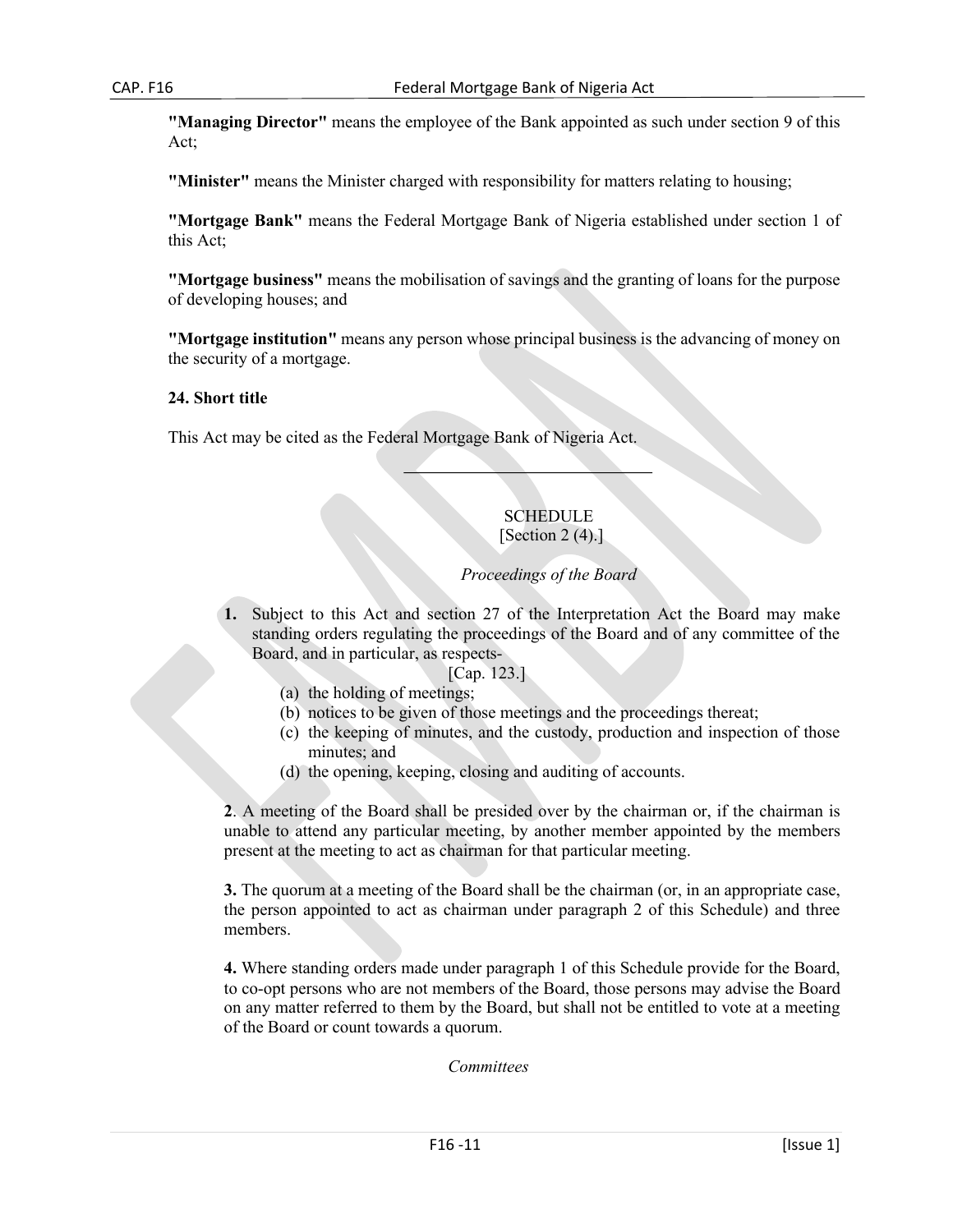**5.** (1) The Board may appoint one or more committees to carry out, on behalf of the Board, such of its functions as the Board may determine.

(2) A committee appointed under this paragraph shall consist of such number of persons as may be determined by the Board, and not more than one third of those persons may be persons who are not members of the Board; and a person other than a member of the Board shall hold office on the committee in accordance with the terms of the letter by which he is appointed.

(3) A decision of a committee of the Board shall be of no effect until it is confirmed by the Board.

# *Miscellaneous*

**6.** The Board shall provide for the safe custody of the seal of the Mortgage Bank which shall only be used by the authority of the Board or of a committee of the Board authorised by the Board in that behalf, and every instrument to which the seal is affixed shall be signed by a member of the Board and counter-signed by the secretary to the Board or by another member or some other person appointed by the Board for that purpose.

**7.** A document purporting to be an instrument issued by the Mortgage Bank and to be sealed with the seal of the Mortgage Bank authenticated in the manner provided by this paragraph, or to be signed by the managing director, shall be received in evidence and be deemed to be the instrument without further proof, unless the contrary is shown.

**8.** A contract or an instrument which, if made or executed by a person not being a body corporate would not be required to be under seal, may be made or executed on behalf of the Mortgage Bank by a person authorised either generally or especially by the Mortgage Bank to act for that purpose.

**9.** The validity of a proceeding of the Board shall not be affected-

- (a) by a vacancy in the membership of the Board; or
- (b) by a defect in the appointment of a member of the Board; or
- (c) by reason that a person not entitled to do so took part in the proceedings.

**10.** A member of the Board, and a person holding office on a committee of the Board, who has a personal interest in a contract or an arrangement entered into or proposed to be considered by the Board or the committee shall forthwith disclose his interest to the Board or committee and shall not vote on any question relating to that contract or arrangement.